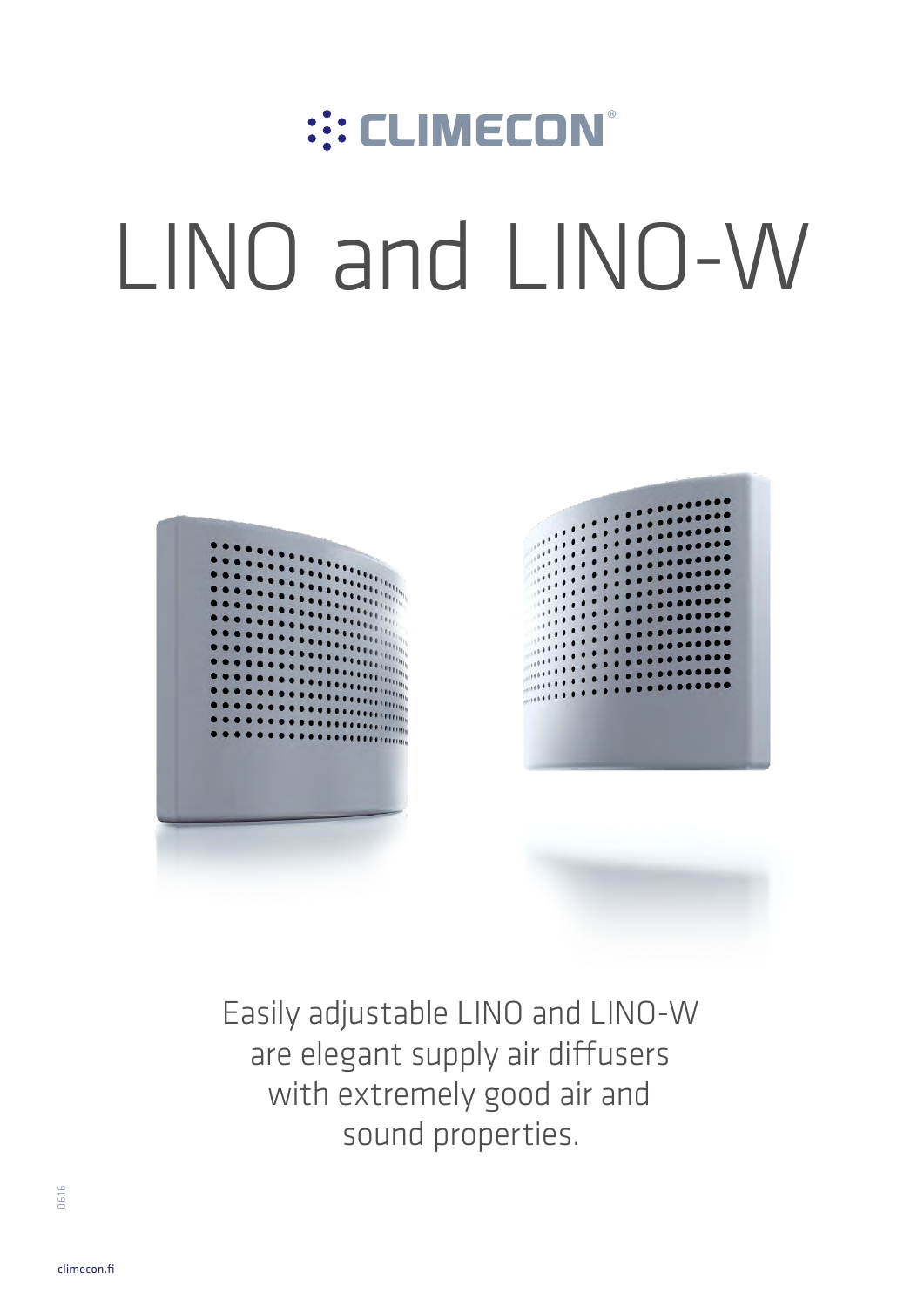## LINO and LINO-W

LINO's quiet, clean design blends into any interior style. You can either hide it among other interior elements or make it a highlight to balance other design elements in the room.

LINO is a convex, deep drawn and easily cleaned supply air diffuser with an extremely low construction height. The broad throw pattern and high mixing ratio prevent the feeling of draught.

Fire safety is an important property in ventilation terminal devices. All Climecon products are made of sheet steel, making them as safe in a fire as possible. Thanks to the sheet steel structure, LINO does not burn, which improves fire safety and increases evacuation time by limiting the uncontrolled spreading of combustion gases from one room to another.

LINO-W is particularly designed for smaller residential and other rooms with its extra broad and short throw pattern.

LINO-D's design makes it compatible with plastic and other flexible ducts.

climecon.fi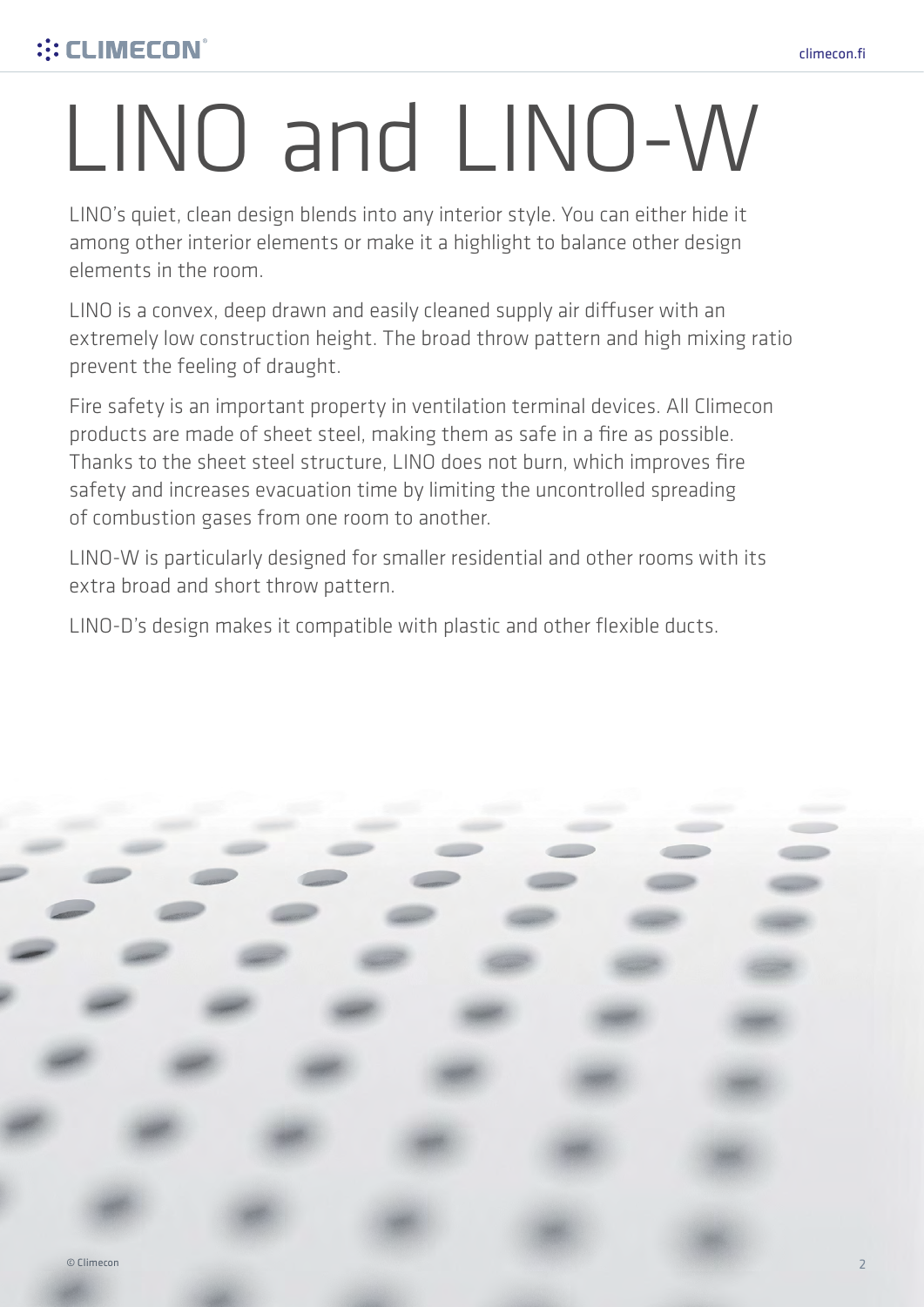## ::: CLIMECON®

## LINO and LINO-W

Besides its looks, silent operation and no draught are the most distinguishable characteristics of the **LINO** line. LINO features reliable measurement combined with quick and precise adjustment. Make sure the installation is performed according to instructions.





## Dimensions LINO and LINO-W



## Dimensions LINO-D





LINO-D is designed for use with flexible plastic ducts. Connections 2 xØ75. Other dimensions unchanged.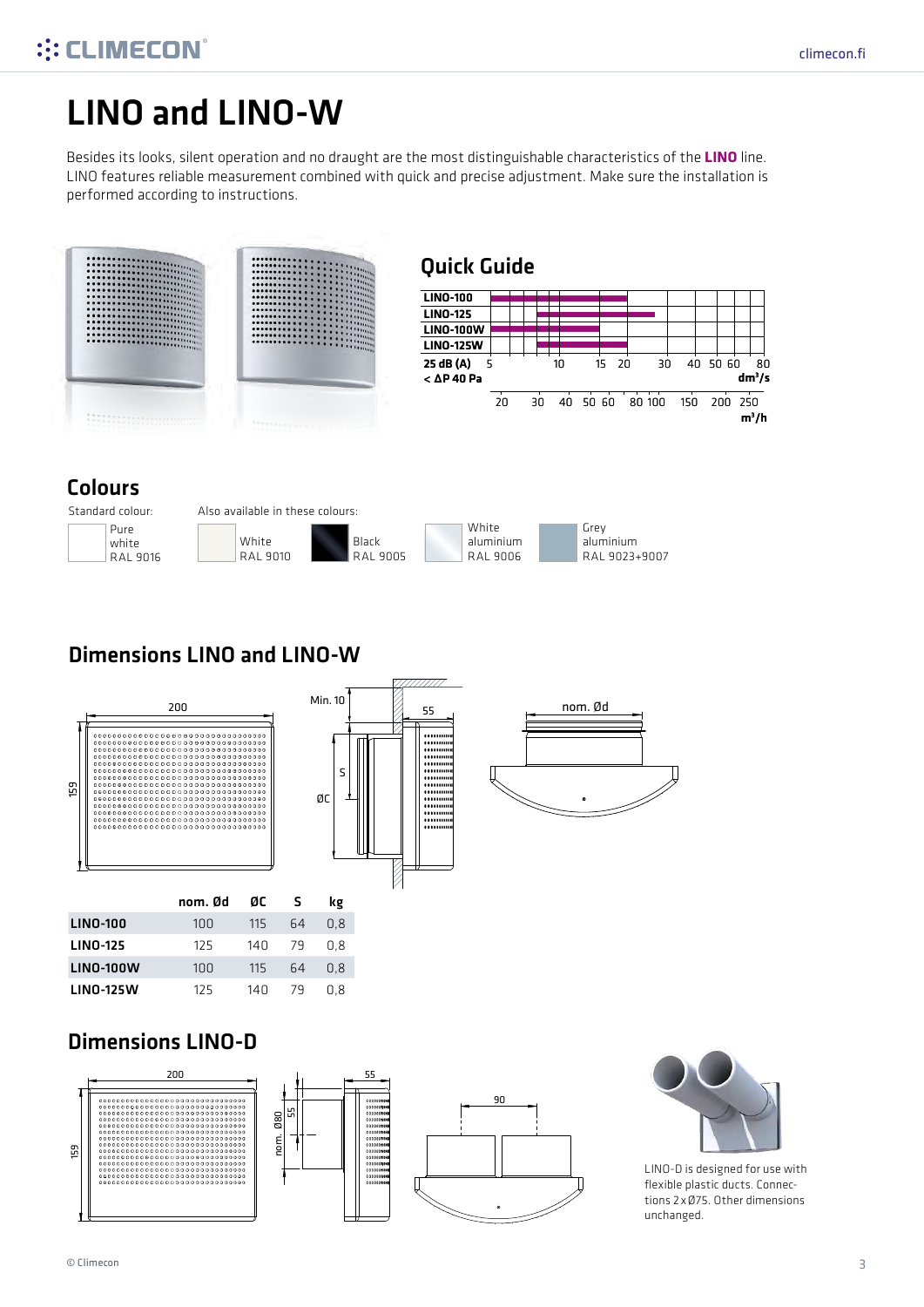## Dimensioning

The graphs are not intended for adjustment.

## LINO-100 LINO-125





## LINO-100W LINO-125W